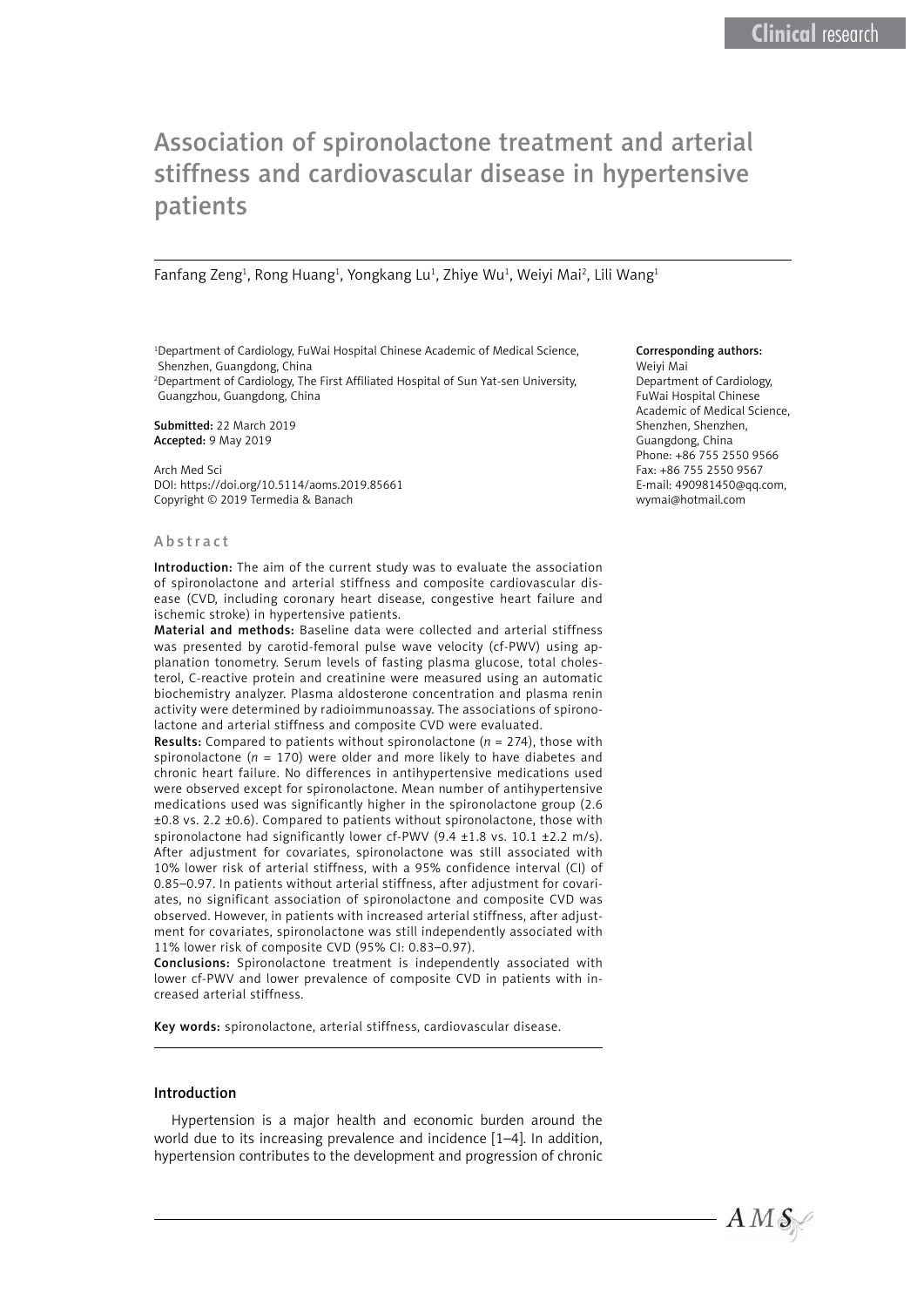heart failure (CHF), coronary heart disease (CHD) and ischemic or hemorrhage stroke [5–8]. Numerous randomized controlled trials and meta-analyses have consistently demonstrated that reducing blood pressure (BP) with medications is beneficial for primary and secondary prevention of composite cardiovascular diseases (CVD) [9–11].

Observational studies have shown that compared to patients without hypertension, hypertensive patients commonly have increased arterial stiffness. In addition, hypertensive patients with increased arterial stiffness are less likely to have BP control compared to their counterparts without increased arterial stiffness [12–14]; and increased arterial stiffness in hypertensive patients is associated with higher prevalence and incidence of target organ damage and composite CVD [13, 15, 16]. However, no effective and efficient treatment is currently available to ameliorate arterial stiffness. Although some post-hoc analyses from prior clinical trials have shown that specific antihypertensive medication such as calcium channel blocker was associated with lower arterial stiffness and cardiovascular events versus β-blocker [17], no randomized controlled trials had ever been done to evaluate whether improvement of arterial stiffness can prevent cardiovascular events in these populations. In addition, the data on the Chinese population are scarce.

Notably, the aldosterone receptor antagonist spironolactone is an antihypertensive medication and is characterized by its pleiotropic effects in terms of improving endothelial function, ameliorating oxidative stress and decreasing fibrosis accumulation [18, 19]. However, whether spironolactone treatment is beneficial for improvement of arterial stiffness is unknown. Therefore, in the current study, we used a cross-sectional design to evaluate the association of spironolactone treatment and arterial stiffness in hypertensive patients. In addition, whether spironolactone treatment is associated with lower prevalence of composite CVD in patients with arterial stiffness was also investigated.

# Material and methods

## Participants' enrollment

The current study was conducted between January and October of 2018 and the protocol of the current study was approved by the Research Ethics Committee of FuWai Hospital Chinese Academic of Medical Science. All participants provided informed consent before enrollment. The inclusion criteria were as follows: documented primary hypertension and being able to complete arterial stiffness measurement. The exclusion criteria were as follows: documented secondary hypertension, pregnant woman, had acute heart failure, acute myocardial infarction, or ischemic or hemorrhage stroke in the last 6 months, or had end stage renal disease or maintained hemodialysis.

## Baseline data collection

Demographics including age, gender and body mass index (BMI) calculated by weight in kilogram divided by height in squared meters; composite CVD risk factors including smoking status, dyslipidemia and diabetes mellitus; composite CVD including CHF, CHD, and ischemic stroke; and current medications used were collected by two independent investigators using a structured questionnaire.

# Assessment of arterial stiffness

The assessment of arterial stiffness was performed based on prior report without slight modification [20]. Carotid-femoral pulse wave velocity (cf-PWV) was measured to evaluate arterial stiffness using applanation tonometry (SphygmoCor; AtCor Medical, Sydney, Australia). Specifically, the travel distance by the pulse wave over the surface of the body was measured with a tape measure from the sternal notch to the right carotid artery, and from the sternal notch to the right femoral artery. The time delay was recorded between the troughs of these two waveforms, and then the distance was divided by the transit time. Before arterial measurement, participants were required to be fasting and put in a supine position and three measurements were performed to obtain the median values in accordance with the guideline recommendation [21].

# Laboratory data

Before arterial stiffness measurement, fasting venous blood was drawn for evaluation of serum levels of fasting plasma glucose (FPG), total cholesterol (TC), C-reactive protein and creatinine, which were measured using an automatic biochemistry analyzer. Serum creatinine level was used to calculate glomerular filtration rate (GFR) based on the MDRD formula [22]. Plasma aldosterone concentration (PAC) and plasma renin activity (PRA) were determined by radioimmunoassay and aldosterone/renin ratio (ARR) calculated by the standard formula of PAC divided by PRA was also recorded.

## Statistical analysis

Continuous variables were presented as mean ± SD and categorical variables were presented by proportion and number. Between-group differenc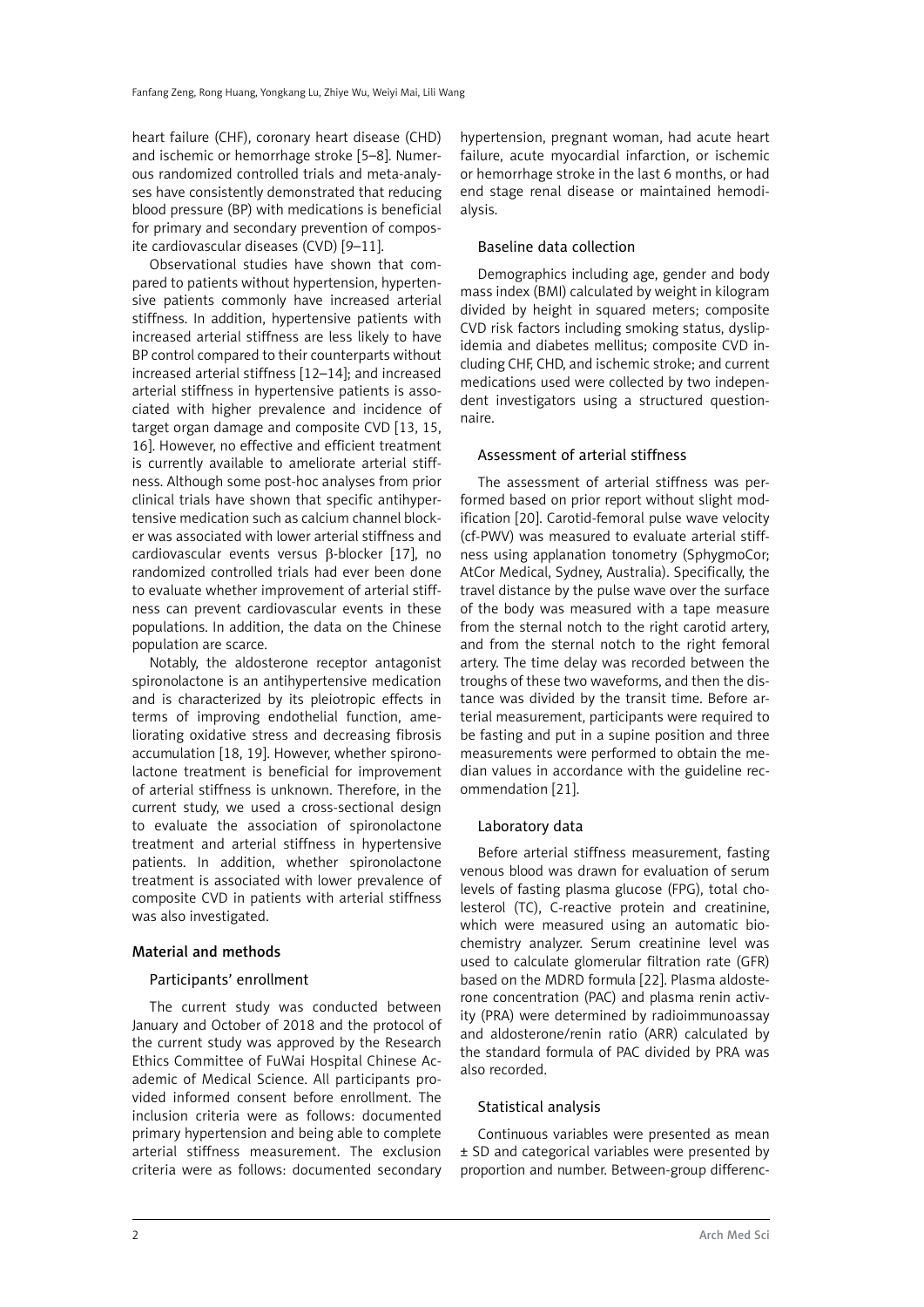es were analyzed by Student's *t*-test for continuous variables and the  $\chi^2$  or Fisher exact test for categorical variables. Logistic regression analysis was performed to evaluate the associations of spironolactone treatment and arterial stiffness; and the association of spironolactone treatment and prevalence of composite CVD (including CHF, CHD and ischemic stroke) in patients with and without increased arterial stiffness, respectively. Statistical analysis was computed using SPSS 17.0 (SPSS Inc, Chicago, IL). All statistical tests were two-sided and considered statistically significant when *p* < 0.05.

## Results

#### Baseline characteristics comparisons

Patients were divided into two groups – with  $(n = 170)$  and without  $(n = 274)$  spironolactone treatment. As presented in Table I, compared to patients without spironolactone treatment, those with spironolactone treatment were older (53.8  $±17.7$  vs. 50.4  $±16.2$  years), more likely to be male

(64.7% vs. 57.7%), current smokers (40.6% vs. 37.2%), had higher serum level of CRP (5.8  $\pm$ 2.0 vs. 3.2 ±1.1 mg/dl), creatinine (73.4 ±21.5 vs. 68.4 ±20.2 μmol/l) but lower GFR (85.4 ±9.6 vs. 92.6  $\pm 10.7$  ml/min/1.73 m<sup>2</sup>), and more likely to have diabetes mellitus (34.1% vs. 29.9%), CHF (10.6% vs. 7.3%) and aspirin treatment (31.8% vs. 28.5%). In addition, patients with spironolactone treatment also had lower PAC  $(8.7 \pm 2.4 \text{ vs. } 10.7 \pm 3.6 \text{ ng/dl})$ and ARR (6.0 ±1.5 vs. 7.6 ±1.8).

## Comparisons of antihypertensive medications

Antihypertensive medications used at baseline were evaluated and compared between these two groups. As presented in Table II, no significant differences in antihypertensive medications used were observed except for spironolactone treatment. The mean number of antihypertensive medications used was significantly higher in the spironolactone group versus the treatment group without spironolactone  $(2.6 \pm 0.8 \text{ vs. } 2.2 \pm 0.6)$ .

| <b>Variables</b>                   | Without spironolactone ( $n = 274$ ) | With spironolactone ( $n = 170$ ) |
|------------------------------------|--------------------------------------|-----------------------------------|
| Age [years]                        | $50.4 \pm 16.2$                      | $53.8 \pm 17.7$ *                 |
| Male, $n$ (%)                      | 158 (57.7)                           | 110 $(64.7)^*$                    |
| Current smoker, n (%)              | 102 (37.2)                           | 69 $(40.6)$ *                     |
| BMI [kg/m <sup>2</sup> ]           | $23.4 \pm 5.2$                       | $24.1 \pm 5.5$                    |
| FPG [mg/dl]                        | $96.4 \pm 12.7$                      | $97.3 \pm 13.1$                   |
| Total cholesterol [mmol/l]         | $5.0 \pm 0.9$                        | $5.0 \pm 1.0$                     |
| CRP [mg/dl]                        | $3.2 \pm 1.1$                        | $5.8 \pm 2.0*$                    |
| Creatinine [µmol/l]                | $68.4 \pm 20.2$                      | 73.4 ±21.5*                       |
| eGFR [ml/min/1.73 m <sup>2</sup> ] | $92.6 \pm 10.7$                      | 85.4 ±9.6*                        |
| Diabetes mellitus, n (%)           | 82 (29.9)                            | 58 (34.1)*                        |
| Dyslipidemia, n (%)                | 76 (27.7)                            | 46 (27.1)                         |
| CHF, $n$ $%$                       | 20(7.3)                              | $18(10.6)^*$                      |
| CHD, $n$ $%$                       | 22(8.0)                              | 16(9.4)                           |
| Ischemic stroke, n (%)             | 19(6.9)                              | 15(8.8)                           |
| Aspirin, n (%)                     | 78 (28.5)                            | 54 (31.8)*                        |
| Statins, n (%)                     | 72 (26.3)                            | 48 (28.2)                         |
| Antidiabetics, n (%)               | 78 (28.5)                            | 50 (29.4)                         |
| PAC [ng/dl]                        | $10.7 \pm 3.6$                       | $8.7 \pm 2.4*$                    |
| PRA[ng/ml/h]                       | $4.2 \pm 2.0$                        | $4.4 \pm 2.2$                     |
| ARR                                | $7.6 \pm 1.8$                        | $6.0 \pm 1.5*$                    |

*BMI – body mass index, eGFR – estimated glomerular filtration rate, CRP – C-reactive protein, CHF – chronic heart failure, CHD – coronary heart disease, PAC – plasma aldosterone concentration, PRA – plasma renin activity, ARR – aldosterone renin ratio; \*p < 0.05 versus without spironolactone group.*

Table I. Comparison of baseline characteristics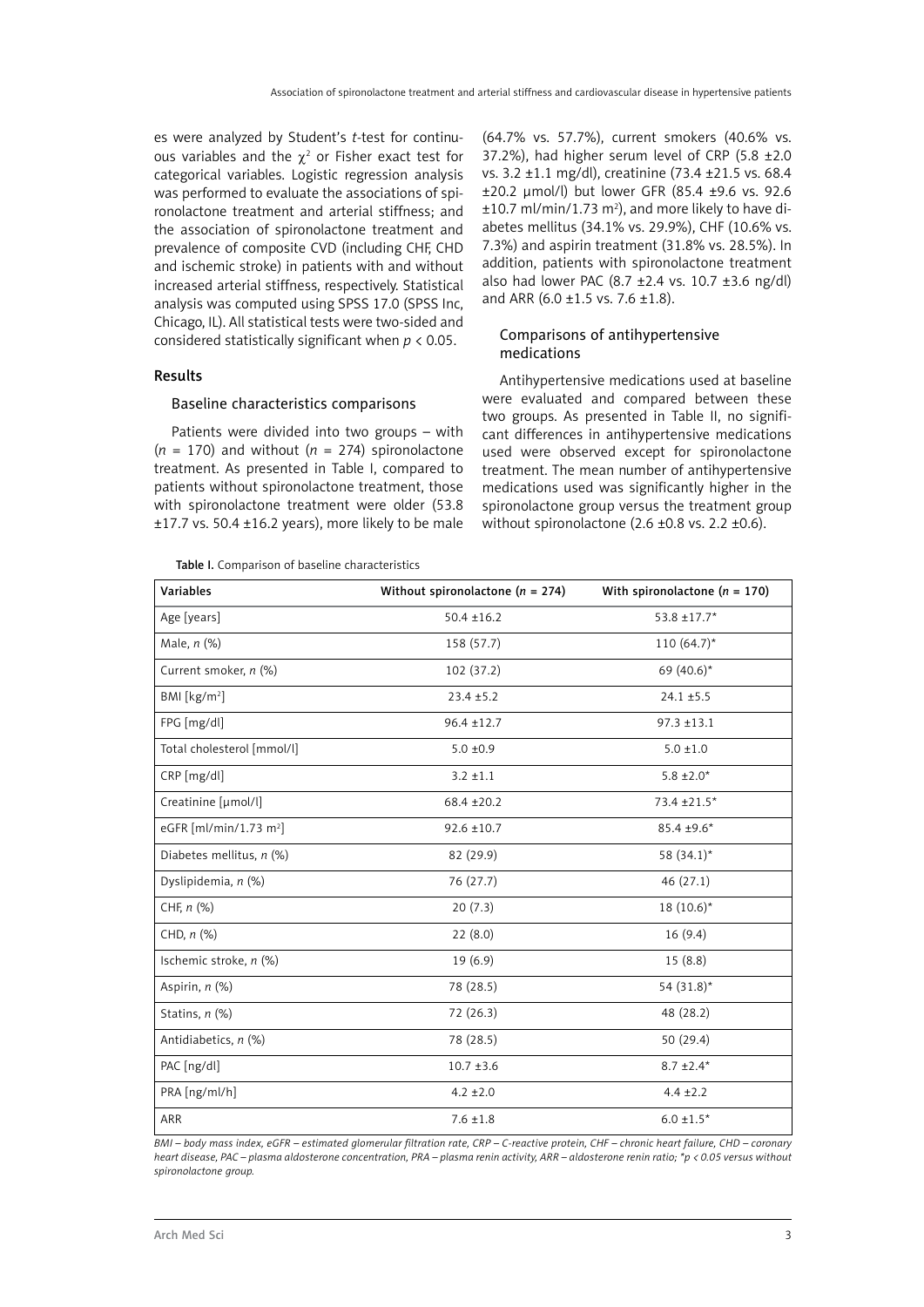#### Comparisons of arterial stiffness

Arterial stiffness were compared and as presented in Table III, no significant differences in peripheral BP levels were observed. However, compared to patients without spironolactone treatment, those with spironolactone treatment had significantly lower cf-PWV (9.4 ±1.8 vs. 10.1 ±2.2 m/s).

## Associations of spironolactone treatment and arterial stiffness

As shown in Table IV, in the unadjusted model, spironolactone treatment was associated with 20% lower risk of arterial stiffness. With stepwise regression models, after adjusting for potential confounding factors, spironolactone treatment was still associated with 10% lower risk of arterial stiffness, with a 95% confidence interval of 0.85–0.97.

## Associations of spironolactone treatment and prevalence of composite CVD

Based on the Expert Consensus recommended cutoff values of cf-PWV [23], patients were divided into groups without arterial stiffness (cf-PWV < 9.6 m/s) and with increased arterial stiffness (cf- $PWV \geq 9.6$  m/s) and the associations of spironolactone treatment and prevalence of composite CVD were evaluated. As presented in Table V, in the group without arterial stiffness, after stepwise regression analysis, no significant association of spironolactone treatment and prevalence of composite CVD was observed. However, in the increased arterial stiffness group, after stepwise regression analysis, spironolactone treatment was still independently associated with 11% lower risk of composite CVD, with a 95% confidence interval of 0.83–0.97.

### Discussion

To our knowledge, this is the first study to evaluate the association of spironolactone treatment and arterial stiffness and prevalence of CVD in the Chinese hypertensive populations. The major findings of our current study were as follows: 1) spironolactone treatment was associated with lower cf-PWV values; 2) spironolactone treatment was independently associated with lower risk of arterial stiffness; 3) spironolactone treatment was also independently associated with lower risk of prevalent composite CVD in hypertensive patients with increased arterial stiffness but not in patients without arterial stiffness.

Notably, hypertension is a major risk factor for CVD and good control of hypertension is beneficial for primary and secondary prevention of CVD. However, observational studies suggested that a substantial proportion of hypertensive patients are difficult to have their blood pressure controlled and one of the potential mechanisms is related to arterial stiffness. It is well known that elevated BP results in arterial stiffness through direct stress

Table II. Comparison of antihypertensive medications

| <b>Medications</b>         | Without spironolactone ( $n = 274$ ) | With spironolactone ( $n = 170$ ) |
|----------------------------|--------------------------------------|-----------------------------------|
| ACEI/ARB, $n$ $%$          | 135 (49.3)                           | 83 (48.8)                         |
| CCB, $n$ $%$               | 126 (46.0)                           | 80(47.1)                          |
| Thiazide diuretic, n (%)   | 86 (31.4)                            | 55 (32.4)                         |
| $\beta$ -Blocker, n $(\%)$ | 78 (28.5)                            | 50 (29.4)                         |
| $\alpha$ -Blocker, n (%)   | 56 (20.4)                            | 35(20.6)                          |
| Spironolactone, n (%)      | $\Omega$                             | 170 (100)                         |
| Mean number                | $2.2 + 0.6$                          | $2.6 \pm 0.8^*$                   |

*ACEI – angiotensin converting enzyme inhibitor, ARB – angiotensin receptor blocker, CCB – calcium channel blocker; \*p < 0.05 versus without spironolactone group.*

#### Table III. Comparison of arterial stiffness

| Variables                       | Without spironolactone ( $n = 274$ ) | With spironolactone ( $n = 170$ ) |
|---------------------------------|--------------------------------------|-----------------------------------|
| Peripheral systolic BP [mm Hg]  | $122 + 18$                           | $124 + 19$                        |
| Peripheral diastolic BP [mm Hg] | $75 + 9$                             | $78 + 8$                          |
| Heart rate [beats/min]          | $74 + 18$                            | $73 + 16$                         |
| $Cf-PWV$ $[m/s]$                | $10.1 + 2.2$                         | $9.4 \pm 1.8^*$                   |

*BP – blood pressure, bpm – beat per minute, Cf-PWV – carotid femoral-pulse wave velocity, \*p < 0.05 versus group without spironolactone.*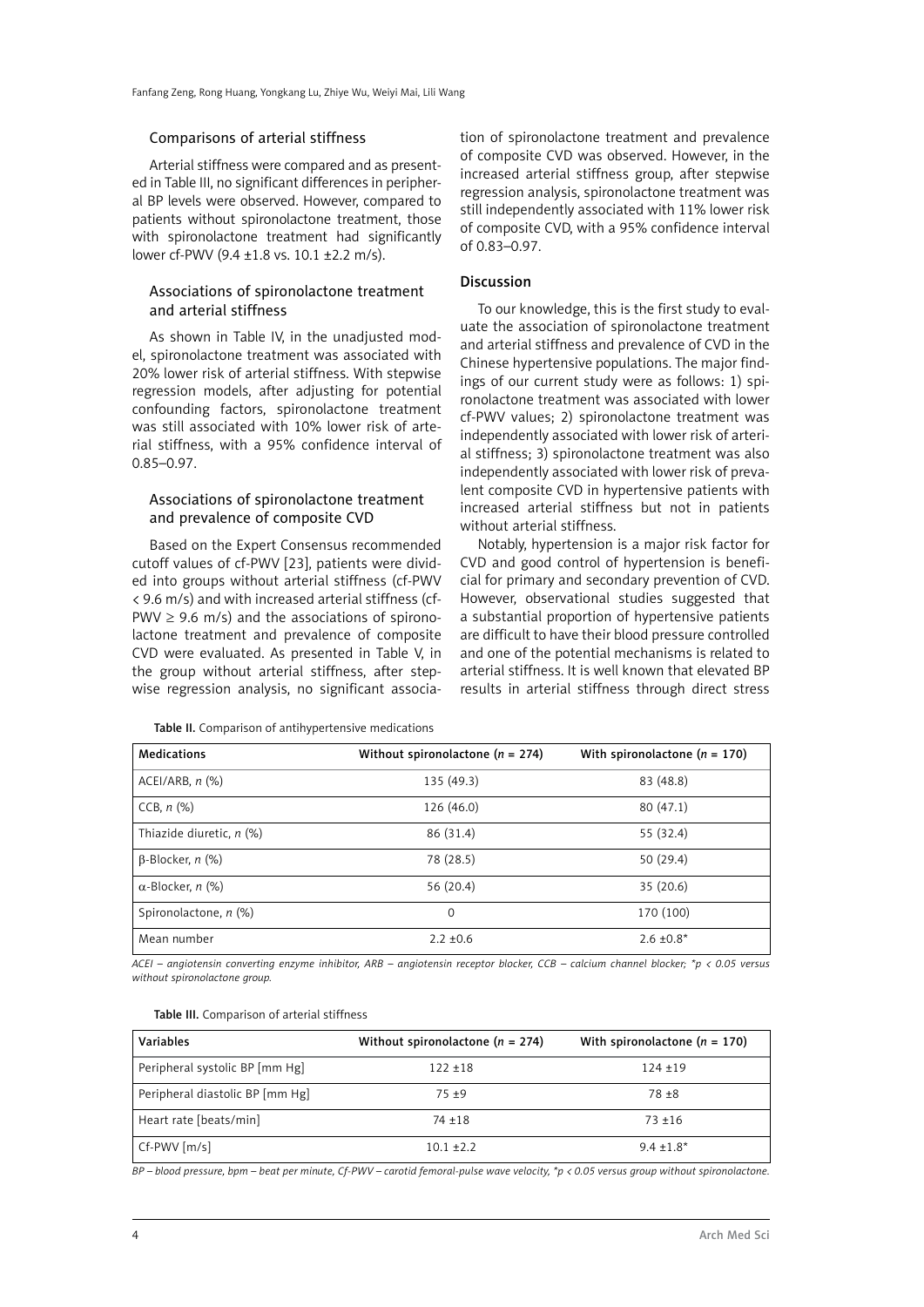| Table IV. Associations of spironolactone treatment |
|----------------------------------------------------|
| and arterial stiffness                             |

| Independent<br>variables | Odds ratio | 95% Confidence<br>interval |
|--------------------------|------------|----------------------------|
| Unadjusted*              | 0.80       | $0.74 - 0.89$              |
| Model 1*                 | 0.83       | $0.78 - 0.92$              |
| Model $2^*$              | 0.87       | $0.81 - 0.94$              |
| Model 3*                 | 0.90       | $0.85 - 0.97$              |

*Model 1 – adjusted for age, male gender, body mass index; model 2 – further adjusted for smoking status, diabetes mellitus, C-reactive protein, glomerular filtration rate, chronic heart failure and peripheral systolic blood pressure; model 3 – further adjusted for plasma aldosterone concentration, calcium channel blocker, and*  β*-blocker; \*p < 0.05.*

shear, endothelial dysfunction and reduced nitric oxide production, oxidative stress and fibrosis accumulation in the vascular wall. These pathophysiological processes together in turn lead to arterial stiffness and further BP elevation. For example, Al-Ghatrif *et al.* [24] reported that a dose-dependent relationship between systolic BP elevation and PWV increase was observed. In addition, a large number of clinical studies have also indicated that increased cf-PWV value was associated with risk of CVD. For example, authors [15] reported that higher aortic stiffness assessed by PWV was associated with increased risk for a first cardiovascular event. Aortic PWV improved risk prediction when added to standard risk factors. In end stage renal dysfunction, Blacher *et al.* [25] also observed that a 1 m/s increase in aortic PWV was associated with a 39% higher risk of all-cause mortality. However, to date, no randomized controlled trials have shown whether improvement of arterial stiffness is beneficial for hypertension control and CVD reduction.

One observational study indicated that compared to β-blocker, calcium channel blocker was better for improvement of arterial stiffness as measured by aortic BP, which in turn led to fewer cardiovascular events [17]. In another study, Liu *et al.* [26] reported that compared to hydrochlorothiazide, spironolactone was superior to BP control and the potential mechanism was due to improvement of arterial stiffness. In our current study, we found that although the peripheral BP was similar between groups with and without spironolactone treatment, cf-PWV was significantly lower in patients with versus without spironolactone treatment. In addition, in the regression models, in order to reduce potential confounding factors, we adjusted for factors related to arterial stiffness and the result implied that spironolactone treatment was still independently associated with lower cf-PWV. These findings also suggested that spironolactone treatment was beneficial for

Table V. Associations of spironolactone treatment and prevalence of composite CVD

| Independent<br>variables                   | Odds ratio | 95% Confi-<br>dence interval |
|--------------------------------------------|------------|------------------------------|
| Without arterial stiffness ( $n = 262$ ):  |            |                              |
| Unadjusted*                                | 0.87       | $0.79 - 0.92$                |
| Model 1*                                   | 0.90       | $0.85 - 0.98$                |
| Model 2                                    | 0.94       | 0.89–1.06                    |
| Model 3                                    | 0.99       | 0.93–1.12                    |
| Increased arterial stiffness ( $n = 182$ ) |            |                              |
| Unadjusted*                                | 0.78       | $0.72 - 0.86$                |
| Model 1*                                   | 0.82       | $0.77 - 0.90$                |
| Model 2*                                   | 0.86       | $0.80 - 0.93$                |
| Model 3*                                   | 0.89       | $0.83 - 0.97$                |
|                                            |            |                              |

*Model 1 – adjusted for age, male gender, body mass index; model 2 – further adjusted for smoking status, diabetes mellitus, C-reactive protein, total cholesterol, glomerular filtration rate and peripheral systolic blood pressure; model 3 – further adjusted for plasma aldosterone concentration and calcium channel blocker, and*  β*-blocker; CVD – cardiovascular disease; \*p < 0.05.*

arterial stiffness improvement. Future randomized controlled trials are needed to corroborate our current findings. Compared to prior reports, some novelties of our current study need to be mentioned: first of all, this is the first study to evaluate the influence of spironolactone on arterial stiffness and CVD in Chinese hypertensive populations. Findings from our current analysis provide preliminary evidence for future interventional studies. Second, our study indicated that spironolactone treatment is associated with lower arterial stiffness, which in turn might be beneficial for reduced prevalence of CVD, which has not been fully evaluated previously. Third, our current study also provided the serum aldosterone level and renin activity so as to evaluate the potential mechanisms related to the efficacy of spironolactone for arterial stiffness. Fourth, findings from our study suggested that the cardiovascular benefits of spironolactone for hypertensive patients might be limited to those with arterial stiffness, which has also not been elucidated before.

We further evaluated whether spironolactone treatment was associated with lower risk of CVD. Interestingly and importantly, as presented in Table V, we found that spironolactone treatment was associated with lower risk of CVD only in patients with increased arterial stiffness but not in patients without arterial stiffness. These findings indirectly implied that the benefits of spironolactone treatment for CVD might be due to its efficacy in arterial stiffness improvement. Indeed, prior studies indicate that patients with increased arterial stiffness had higher risk of CVD versus those without arteri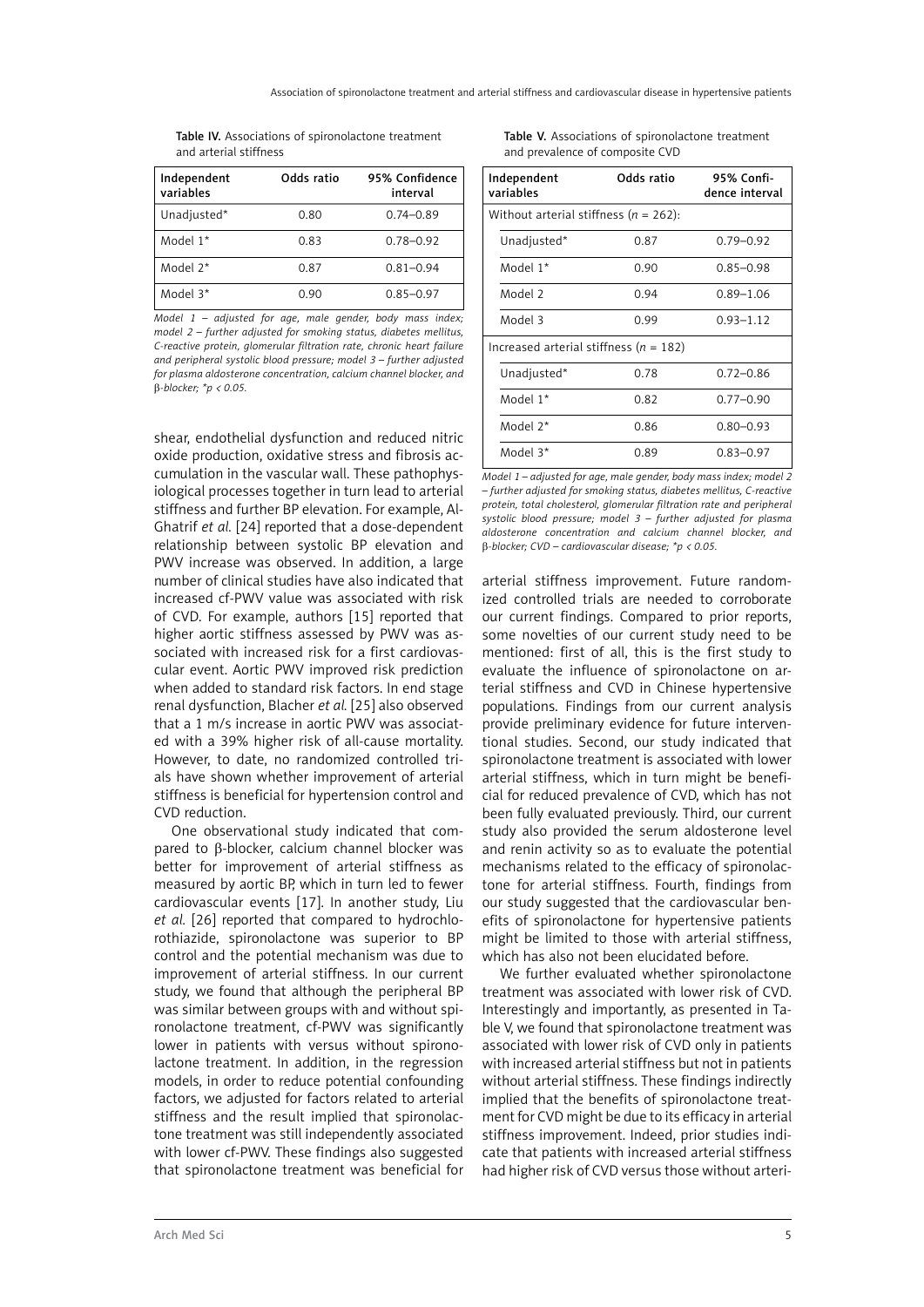al stiffness [13, 27, 28]. Spironolactone treatment could improve endothelial function, inflammatory reaction and oxidative stress in the vascular wall [18, 29-31], which in turn may reduce cardiovascular events. Future randomized controlled trials are needed to evaluate whether spironolactone treatment is beneficial for reducing cardiovascular events in patients with increased arterial stiffness. The clinical relevance of our current findings are: first, the findings of our study further support the notion that arterial stiffness is a potential risk factor for hypertensive patients; and incorporation of arterial stiffness evaluation may help to predict CVD risk in the future; second, in hypertensive patients with arterial stiffness, physicians may select spironolactone as a preferred medication due to the potential cardiovascular benefits of spironolactone for patients with arterial stiffness; third, the current study provided more evidence to support the conduction of randomized clinical trials to prospectively test the benefits of spironolactone for hypertensive patients with arterial stiffness, which in turn can help to change the guideline recommendations in the future.

There are some limitations of our current study: first, this is a cross-sectional study and the inherent biases of the study design do not allow us to infer causal relationships. However, our current study provides insight into the association of spironolactone treatment and arterial stiffness and CVD. Second, although we adjusted for confounding factors, it is still possible that undetected and unmeasured covariates influenced our findings. Third, the current study was conducted in Chinese hypertensive patients, so future studies from other racial/ethnic groups are needed to corroborate our findings.

In conclusion, our current study shows that spironolactone treatment is independently associated with lower cf-PWV and lower prevalence of composite CVD in patients with increased arterial stiffness. Future randomized controlled trials are warranted to confirm whether spironolactone treatment is beneficial for prevention of cardiovascular events in hypertensive patients through improvement of arterial stiffness.

#### Acknowledgments

This study was supported by a grant from Shenzhen Science and Technology Innovation Committee (JCYJ20160427174117767).

#### Conflict of interest

The authors declare no conflict of interest.

#### References

1. Su L, Sun L, Xu L. Review on the prevalence, risk factors and disease management of hypertension among floating population in China during 1990-2016. Glob Health Res Policy 2018: 3: 24.

- 2. Whelton PK, Carey RM, Aronow WS, et al. 2017 ACC/ AHA/AAPA/ABC/ACPM/AGS/APhA/ASH/ASPC/NMA/ PCNA Guideline for the Prevention, Detection, Evaluation, and Management of High Blood Pressure in Adults: Executive Summary: A Report of the American College of Cardiology/American Heart Association Task Force on Clinical Practice Guidelines. Hypertension 2018; 71: 1269-24.
- 3. Taylor J. 2013 ESH/ESC guidelines for the management of arterial hypertension. Eur Heart J 2013; 34: 2108-9.
- 4. NCD Risk Factor Collaboration (NCD-RisC). Contributions of mean and shape of blood pressure distribution to worldwide trends and variations in raised blood pressure: a pooled analysis of 1018 population-based measurement studies with 88.6 million participants. Int J Epidemiol 2018 Mar 19. doi: 10.1093/ije/dyy016.
- 5. Howard G, Banach M, Cushman M, et al. Is blood pressure control for stroke prevention the correct goal? The lost opportunity of preventing hypertension. Stroke 2015; 46: 1595-600.
- 6. Cai A, Zhong Q, Liu C, et al. Associations of systolic and diastolic blood pressure night-to-day ratios with atherosclerotic cardiovascular diseases. Hypertens Res 2016; 39: 874-8.
- 7. Simons LA, McCallum J, Friedlander Y, Simons J. Risk factors for ischemic stroke: Dubbo Study of the elderly. Stroke 1998; 29: 1341-6.
- 8. Lozano R, Naghavi M, Foreman K, et al. Global and regional mortality from 235 causes of death for 20 age groups in 1990 and 2010: a systematic analysis for the Global Burden of Disease Study 2010. Lancet 2012; 380: 2095-128.
- 9. Xie X, Atkins E, Lv J, et al. Effects of intensive blood pressure lowering on cardiovascular and renal outcomes: updated systematic review and meta-analysis. Lancet 2016; 387: 435-43.
- 10. Brunström M, Carlberg B. Effect of antihypertensive treatment at different blood pressure levels in patients with diabetes mellitus: systematic review and metaanalyses. BMJ 2016; 352: i717.
- 11. Wright JT, Whelton PK, Reboussin DM. A randomized trial of intensive versus standard blood-pressure control. N Engl J Med 2016; 374: 2294.
- 12. Rajzer M, Wojciechowska W, Kameczura T, et al. The effect of antihypertensive treatment on arterial stiffness and serum concentration of selected matrix metalloproteinases. Arch Med Sci 2017; 13: 760-70.
- 13. Stepień M, Banach M, Jankowski P, Rysz J. Clinical implications of non-invasive measurement of central aortic blood pressure. J. Curr Vasc Pharmacol 2010; 8: 747-52.
- 14. Rajzer M, Wojciechowska W, Kameczura T, et al. The effect of antihypertensive treatment on arterial stiffness and serum concentration of selected matrix metalloproteinases. Arch Med Sci 2017; 13: 760-70.
- 15. Wu S, Chen D, Zeng X, et al. Arterial stiffness is associated with target organ damage in subjects with pre-hypertension. Arch Med Sci 2018; 14: 1374-80.
- 16. Kaess BM, Rong J, Larson MG, et al. Aortic stiffness, blood pressure progression, and incident hypertension. JAMA 2012; 308: 875-81.
- 17. Williams B, Lacy PS, Thom SM, et al. Differential impact of blood pressure-lowering drugs on central aortic pressure and clinical outcomes: principal results of the Conduit Artery Function Evaluation (CAFE) study. Circulation 2006; 113: 1213-25.